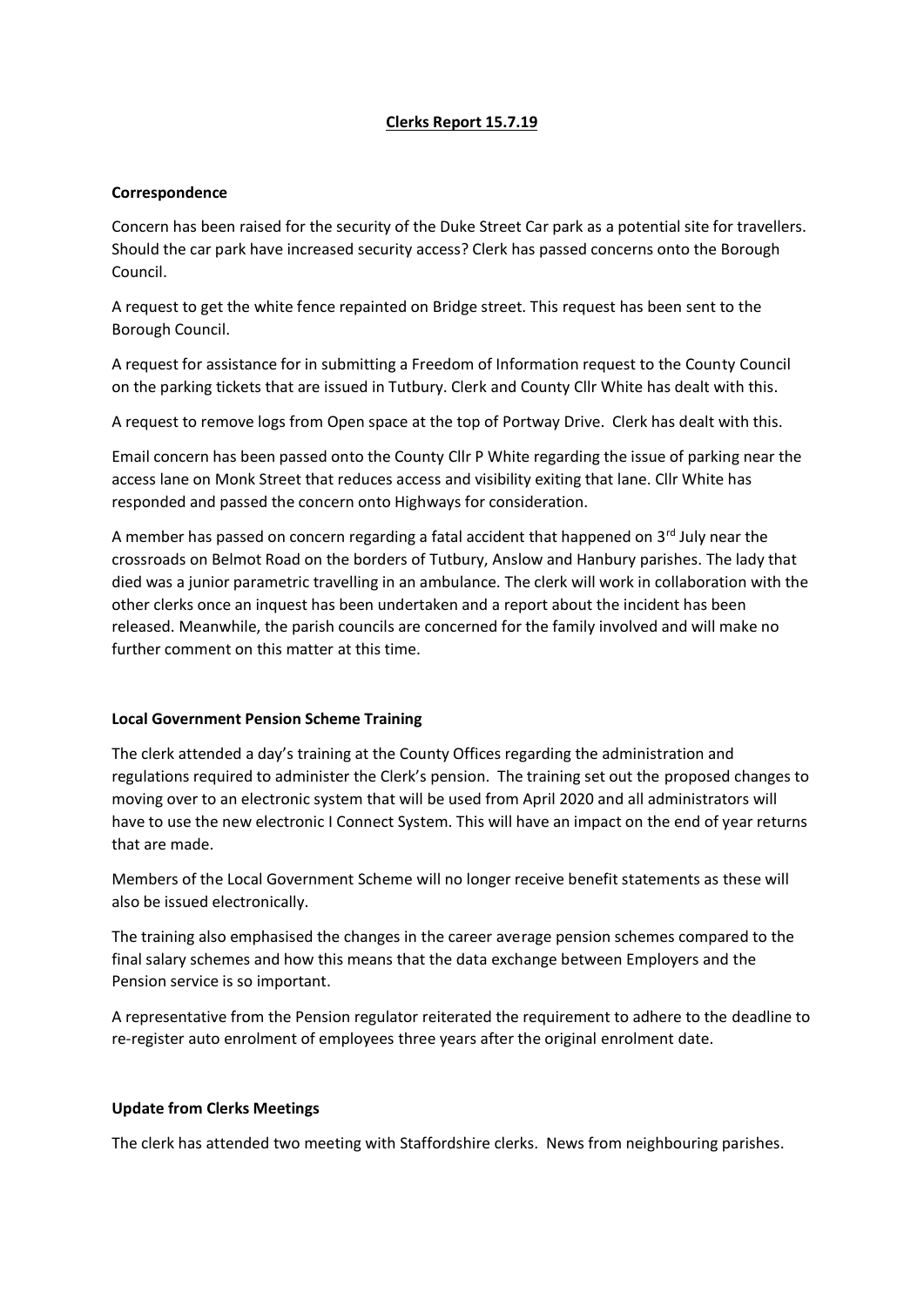Hanbury Parish council are working with the police and supporting the investigations regarding the fatal accident that took place on the border of Anslow and Hanbury.

Hanbury are organising the service to commemorate the 75 years anniversary of the Fauld explosion

Anslow are in the final stages of installing their mobile Speed Indicator sig project, that will be sited and rotated between three key roads in Hanbury.

Wall have completed their mobile speed camera project where data is recorded and the speed camera flashes when speeding takes place on their speeding hotspots. There is an option to notify the police with the date if they choose to.

Clerks are working on making their websites compliant for the new Accessibility Regulations 2018. Uttoxeter Rural clerk and other parishes are working on complying to the new Regulations in terms of archiving data on the website and is looking into software that will assist partially or non-sighted people to access the information on their website. All parish council will have to adhere to this new regulation by September 2020. Tutbury's chairman will review our website and make sue it is compliant against the briefing issued by the Society of Local Clerks.

Clerks are also working towards getting new councillors trained. Consideration can be given in more collaborative approach to bring training locally between parishes rather than travelling to Stafford.

#### **Best Kept Village**

Prizes have been purchased for the children's poster competition.

Seats in the Bus Shelters

Tutbury Parish Council have been contacted by several parishioners regarding this topic. Below is a summary of the main points.

Request for a seat in the bus shelter has been made

A seat will help those who are ill, disabled and those with young children.

The seats would allow those who struggle walking up the hill on the High street to sit on the way up.

Concern has been raised by a resident on High street regarding the anti-social behaviour that a seat attracted in the past, which was why the seats were removed from all the bus shelters

#### **Clerks notes**

A seat for those who struggle standing and walking would ideally need arms to help the person to stand as well.

A Bench could be considered that could easily be removed and sited elsewhere if problems did arise.

#### **Tender for the work on the triangle**

To refurbish the steps and bench quite received £445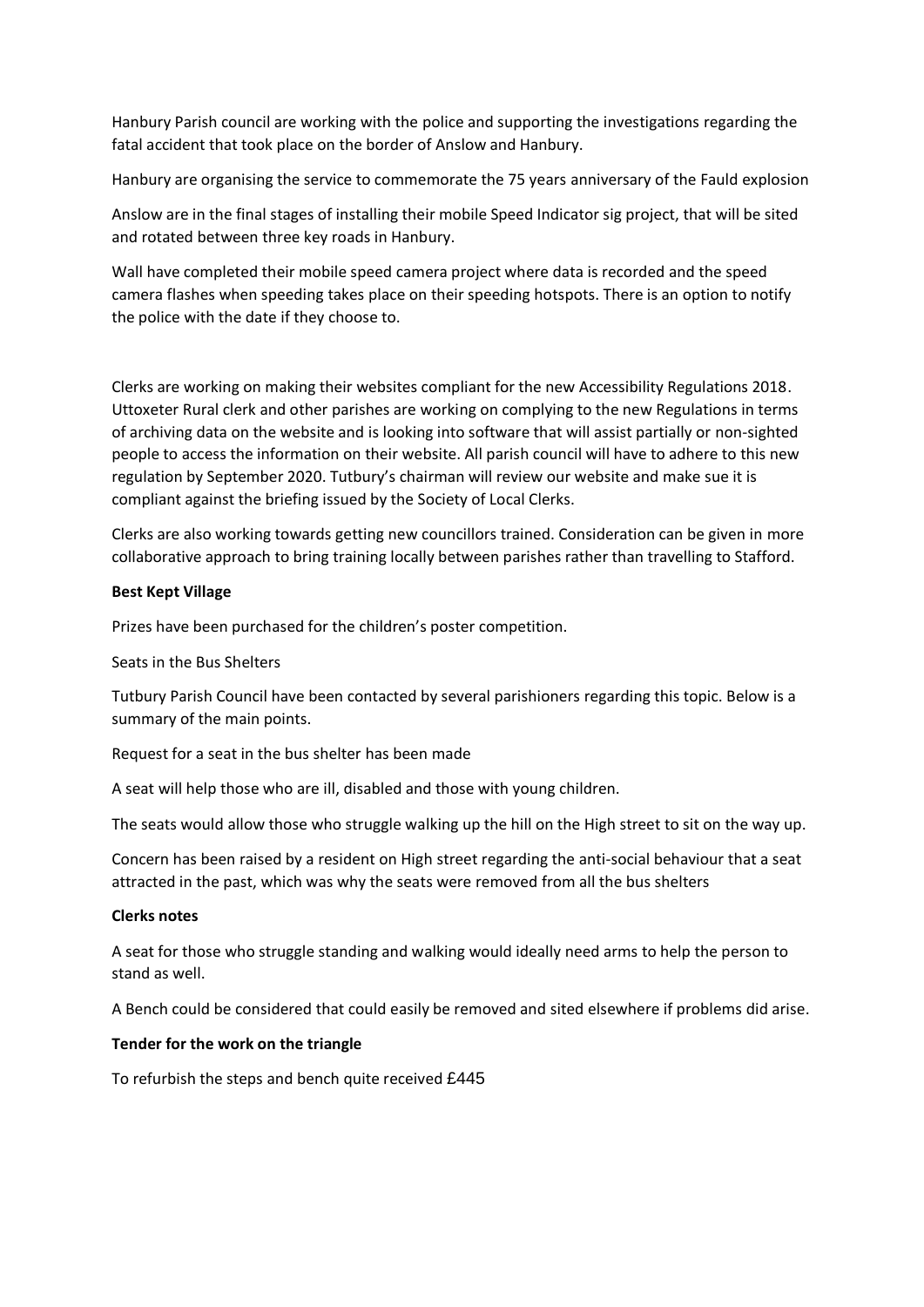#### **Planning**

East Staffordshire Borough Council have prepared two draft Supplementary Planning Documents (SPD) and are inviting your views. Supplementary Planning Documents provide guidance on key development plan policies and how they will operate.

The **Shopfronts SPD** provides advice on what important features make a good, well designed shopfront. The guidance will ensure the Borough continues to have vibrant and attractive town and local centres.

The **Separation Distance and Amenity SPD** provides advice on spacing standards for new residential developments to ensure that existing and future residents have a good level of amenity and privacy to enjoy the place where they live.

The two SPDs will be published for consultation on **Monday 24th June 2019 until Monday 5th August 2019**. I would welcome your views on the documents. Any representations will be considered and reported to Members with any proposed changes to the documents and, if accepted, adopted for use in determining planning applications.

The two documents can be viewed online at:

<http://www.eaststaffsbc.gov.uk/planning/planning-policy/consultations>

Please e-mail any comments to [planningpolicy@eaststaffsbc.gov.uk](mailto:planningpolicy@eaststaffsbc.gov.uk) or send in writing to East Staffordshire Borough Council, Planning Policy, PO Box 8045, Burton upon Trent, DE14 9JG.

# **P/2019/00574**

Proposal: Listed Building Consent for the installation of a ground source heating system to include the provision of new pump, external ground loops, internal heating pipework, radiators and new hot water provision

Location: Lower Castle Hayes Farm, Belmot Road, Needwood, Staffordshire, DE13 9PH

[P/2019/00743](http://www.eaststaffsbc.gov.uk/MVM/Online/dms/DocumentViewer.aspx?PK=633726&SearchType=Planning%20Application)

Felling of 2 Scots Pine and all over crown reduction of 1.5m from both the height and sides to 2 yew trees (TPO No 5)